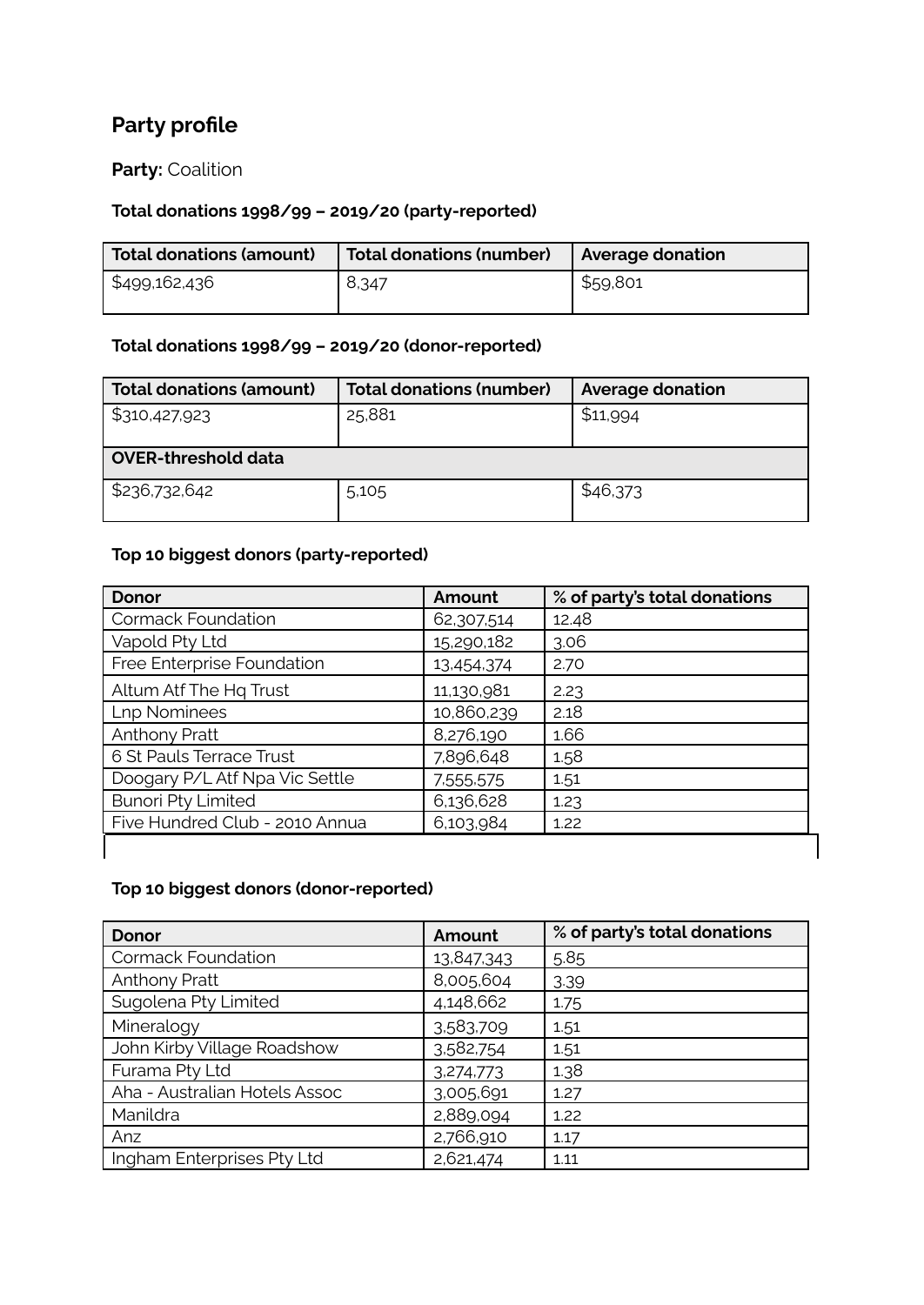#### **Top 10 biggest donor sectors (party-reported)**

|                                   |              | % of party's total<br>identified sector |
|-----------------------------------|--------------|-----------------------------------------|
| Donor                             | Amount       | donations                               |
|                                   | \$194,979,38 | 41.78                                   |
| <b>Associated Entities</b>        | 6            |                                         |
| Property Real Estate Construction | \$53,134,730 | 11.39                                   |
| Individual                        | \$43,347,809 | 9.29                                    |
| <b>Financial Insurance</b>        | \$27,223,145 | 5.83                                    |
| Resource Companies                | \$21,302,641 | 4.56                                    |
| Industrial Manufacturing          | \$17,792,192 | 3.81                                    |
| Food Pastoral                     | \$17,055,209 | 3.65                                    |
| <b>Retail Service</b>             | \$10,489,786 | 2.25                                    |
| Intra Political Party             | \$9,657,935  | 2.07                                    |
| Pharmaceutical Health             | \$9,576,889  | 2.05                                    |

### **Top 10 biggest donor sectors (donor-reported)**

|                                   |              | % of party's total identified |
|-----------------------------------|--------------|-------------------------------|
| Donor                             | Amount       | sector donations              |
| Property Real Estate Construction | \$41,253,061 | 18.92                         |
| Individual                        | \$29,134,792 | 13.36                         |
|                                   | \$23,396,08  |                               |
| Financial Insurance               | 2            | 10.73                         |
| <b>Associated Entities</b>        | \$19,714,247 | 9.04                          |
| Resource Companies                | \$17,509,132 | 8.03                          |
| Industrial Manufacturing          | \$16,283,251 | 7.47                          |
| Food Pastoral                     | \$12,555,735 | 5.76                          |
| Pharmaceutical Health             | \$7,843,495  | 3.60                          |
| Hotels                            | \$7,337,725  | 3.37                          |
| <b>Retail Service</b>             | \$6,437,888  | 2.95                          |

# **Categorization of donations by size (party-reported)**

|                     | <b>Number (of donations)</b> | Amount        | % of party's total<br>donations |
|---------------------|------------------------------|---------------|---------------------------------|
| $$14,300 -$         |                              |               | 42.16                           |
| \$99,999            | 6,945                        | \$210,451,606 |                                 |
| $$100,000 -$        |                              |               | 33.81                           |
| \$999,999           | 802                          | \$168,787,273 |                                 |
| $$1,000,000 -$      |                              |               | 22.48                           |
| \$9,999,999         | 51                           | \$112,215,814 |                                 |
| $\geq$ \$10,000,000 | $\Omega$                     | $\Omega$      | റ                               |

**Categorization of donations by size (donor-reported)**